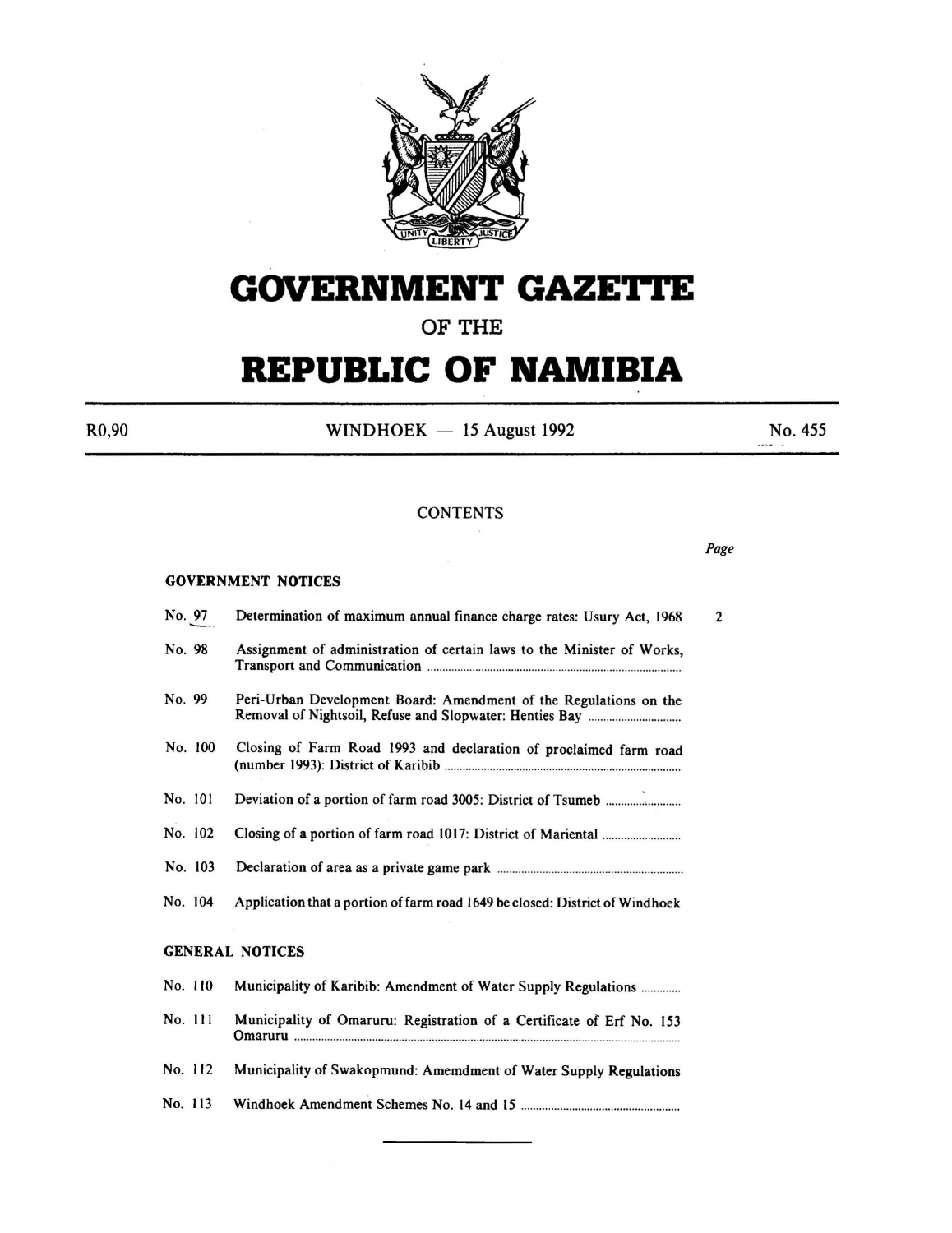# **Government Notices**

# MINISTRY OF FINANCE

No. 97 **I**992

# DETERMINATION OF MAXIMUM ANNUAL FINANCE CHARGE RATES: USURY ACT, I968

Under the powers vested in me by section  $2(1)$ ,  $(2)$  and  $(3)$  of the Usury Act, I968, I, in accordance with the directions of the Minister of Finance, determine that, no money lender shall in connection with any money lending transaction, and no credit grantor shall in connection with any credit transaction and no lessor shall in connection with any leasing transaction stipulate for, demand or receive finance charges at an annual finance charge greater than the appropriate percentage mentioned in the Schedule.

Government Notice No. R.2285 of I7 October I989 is hereby withdrawn.

This notice shall come into operation on the 1st of September 1992.

G. GOASEB REGISTRAR OF FINANCIAL INSTITUTIONS

Windhoek, 4 August I992

#### SCHEDULE

- 1. For the purposes of section  $2(1)$  of the Act, in respect of money lending transactions, 3I per cent where the total amount of money does not exceed R6 000,00 and 28 per cent where the total amount of money exceeds R6 000,00.
- 2. For the purposes of section 2(2) of the Act, in respect of credit transactions, 31 per cent where the principal debt does not exceed R6 000,00 and 28 per cent where the principal debt exceeds R6 000,00.
- 3. For the purposes of section 2(3) of the Act, in respect of leasing transactions, 31 per cent where the principal debt does not exceed R6 000,00 and 28 per cent where the principal debt exceeds R6 000,00.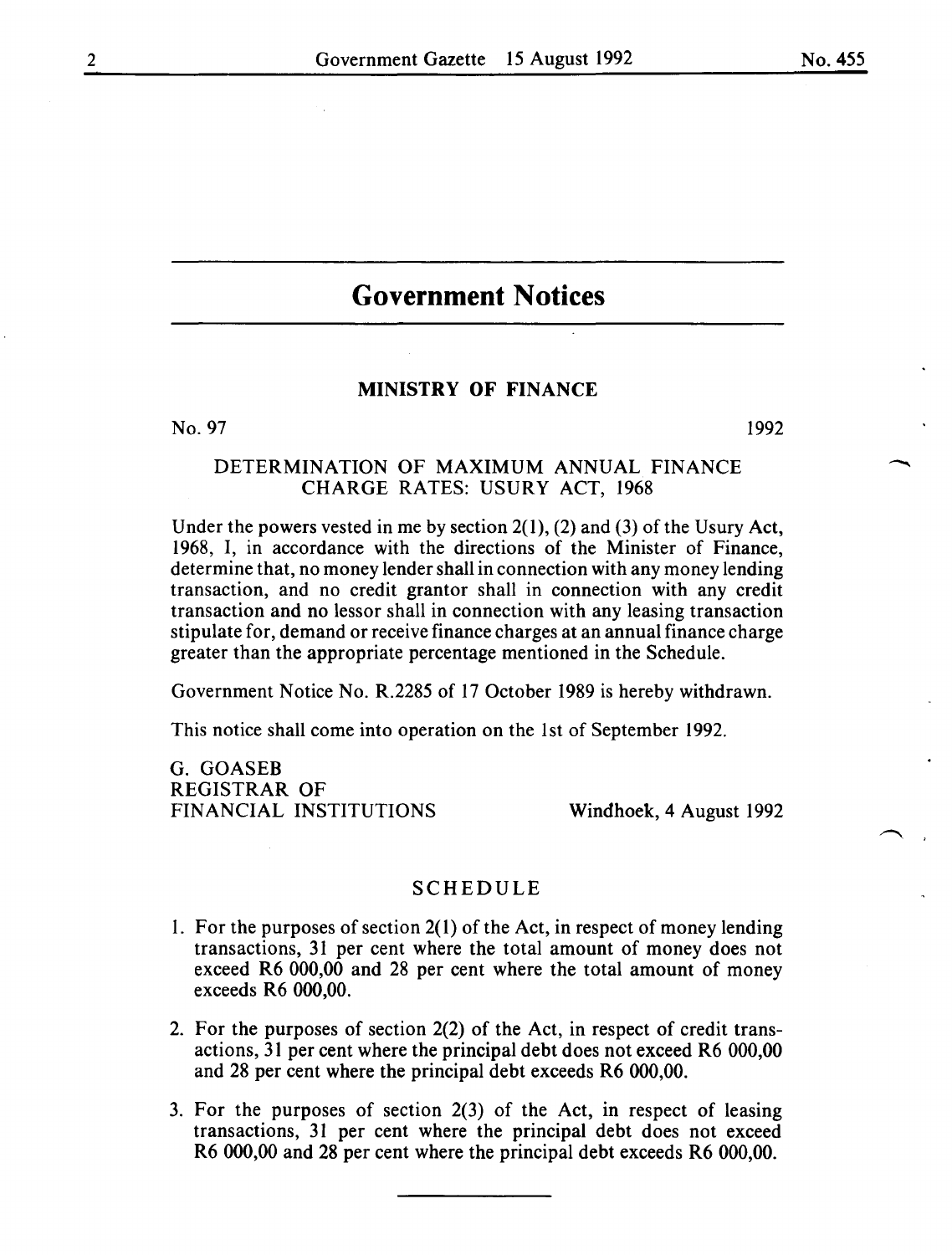# MINISTRY OF WORKS, TRANSPORT AND COMMUNICATION

#### No. 98

# ASSIGNMENT OF ADMINISTRATION OF CERTAIN LAWS TO THE MINISTER OF WORKS, TRANSPORT AND COMMUNICATION

It is hereby made known for general information that the President has under section  $3(1)(a)$  of the Assignment of Powers Act, 1990 (Act 4 of 1990), on 17 July 1992 assigned to the Minister of Works, Transport and Communication the administration of the provisions of the laws referred to in the Schedule, including any regulations made thereunder, in so far as the powers, duties and functions conferred or imposed by those laws vest in the President by virtue of the provisions of Article 140 of the Namibian Constitution, but excluding any provision of any such law -

- (a) conferring a power which is required to be exercised by proclamation in the *Gazette;*
- (b) conferring a power to enter into international agreements;
- (c) which is specifically excluded in the Schedule.

#### SCHEDULE

- 1. The Advertising on Roads and Ribbon Development Ordinance, 1960 (Ordinance 30 of 1960).
- 2. The Aerodrome Ordinance, 1963 (Ordinance 12 of 1963).
- 3. The Road Traffic Ordinance, 1967 (Ordinance 30 of 1967).
- 4. The Roads Ordinance, 1972 (Ordinance 17 of 1972).
- 5. The Road Transportation Act, 1977 (Act 74 of 1977).
- 6. The National Transport Corporation Act, 1987 (Act 21 of 1987), except section  $4(2)(z)$  thereof.
- 7. Section 2(l)(bA) of the Medical Schemes Act, 1967 (Act 72 of 1967).

1992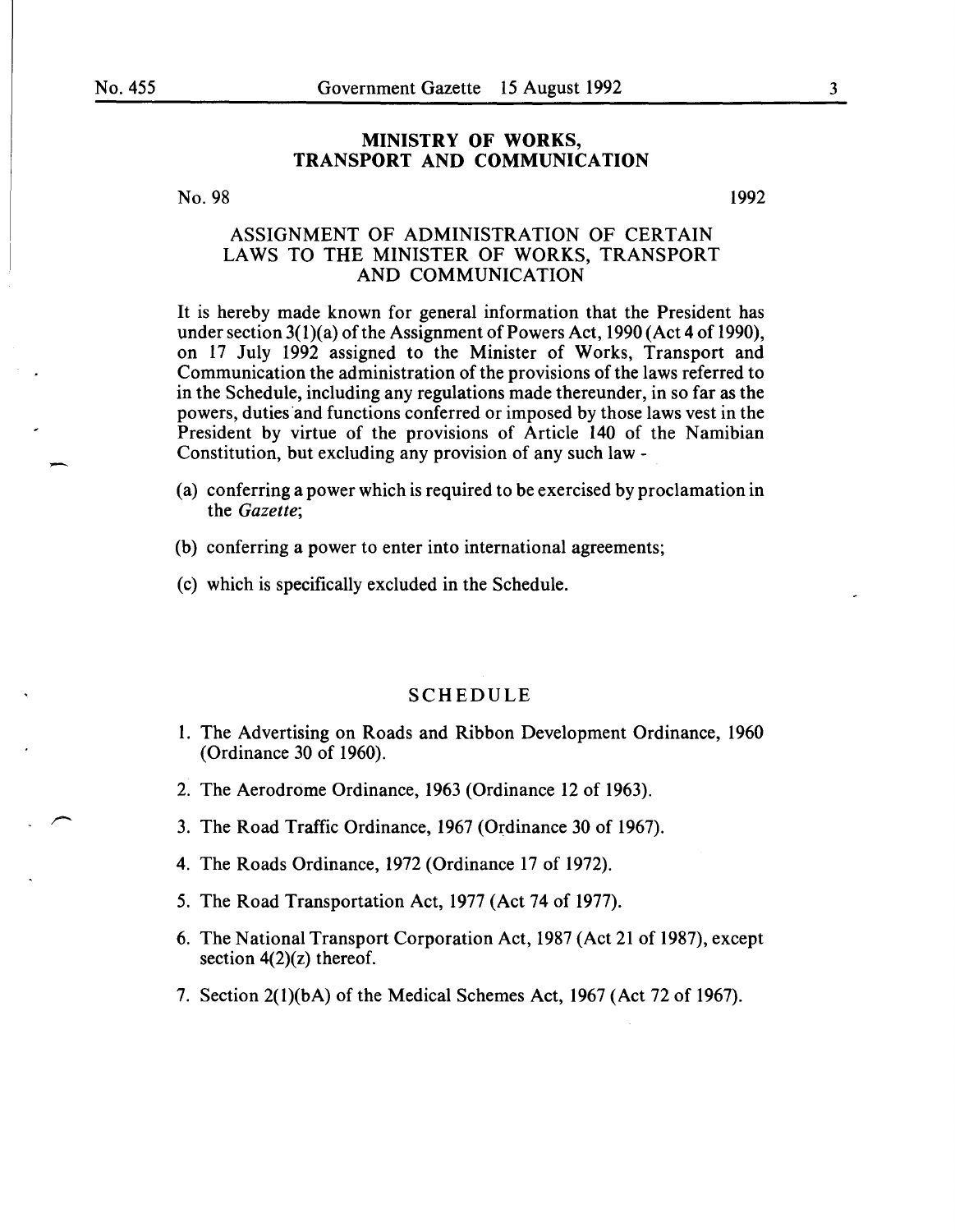#### No. 99

1992

# PERI-URBAN DEVELOPMENT BOARD: AMENDMENT OF THE REGULATIONS ON THE REMOVAL OF NIGHTSOIL, REFUSE AND SLOPWATER: HENTIES BAY

The President has under Section 40 of the Peri-Urban Development Ordinance, 1970 (Ordinance 19 of 1970), amended the Regulations on the Removal of Nightsoil, Refuse and Slopwater, promulgated under Government Notice 137 of 1972 as set out in the Schedule with effect from 1st April 1992.

#### SCHEDULE

The Schedule to the regulations is hereby amended by the insertion of the following paragraph after paragraph  $4(d)(iii)$  -

"(e) For the removal of garden refuse, per load of two cubic metres or part thereof: R5,00".

#### MINISTRY OF WORKS, TRANSPORT AND COMMUNICATION

No. 100

1992

# CLOSING OF FARM ROAD 1993 AND DECLARATION OF PROCLAIMED FARM ROAD (NUMBER 1993): DISTRICT OF KARIBIB

It is hereby made known-

- (a) in terms of section 22(2) of the Roads Ordinance 1972 (Ordinance 17 of 1972), that the President has, in the district of Karibib -
	- (i) under section  $22(1)(b)$  of the said Ordinance declared the road described in Schedule I and shown on sketch-map P1463 by the symbols D-E-F-G to be a proclaimed road;
	- (ii) under section  $22(1)(c)$  of the said Ordinance closed farm road 1993 described in Schedule II and shown on sketch-map P1463 by the symbols A-B-C; and
- (b) in terms of section 23(3) of the said Ordinance that the President has under section 23(1)(d) declared the road referred to in paragraph (a)(i) to be a farm road (number 1993).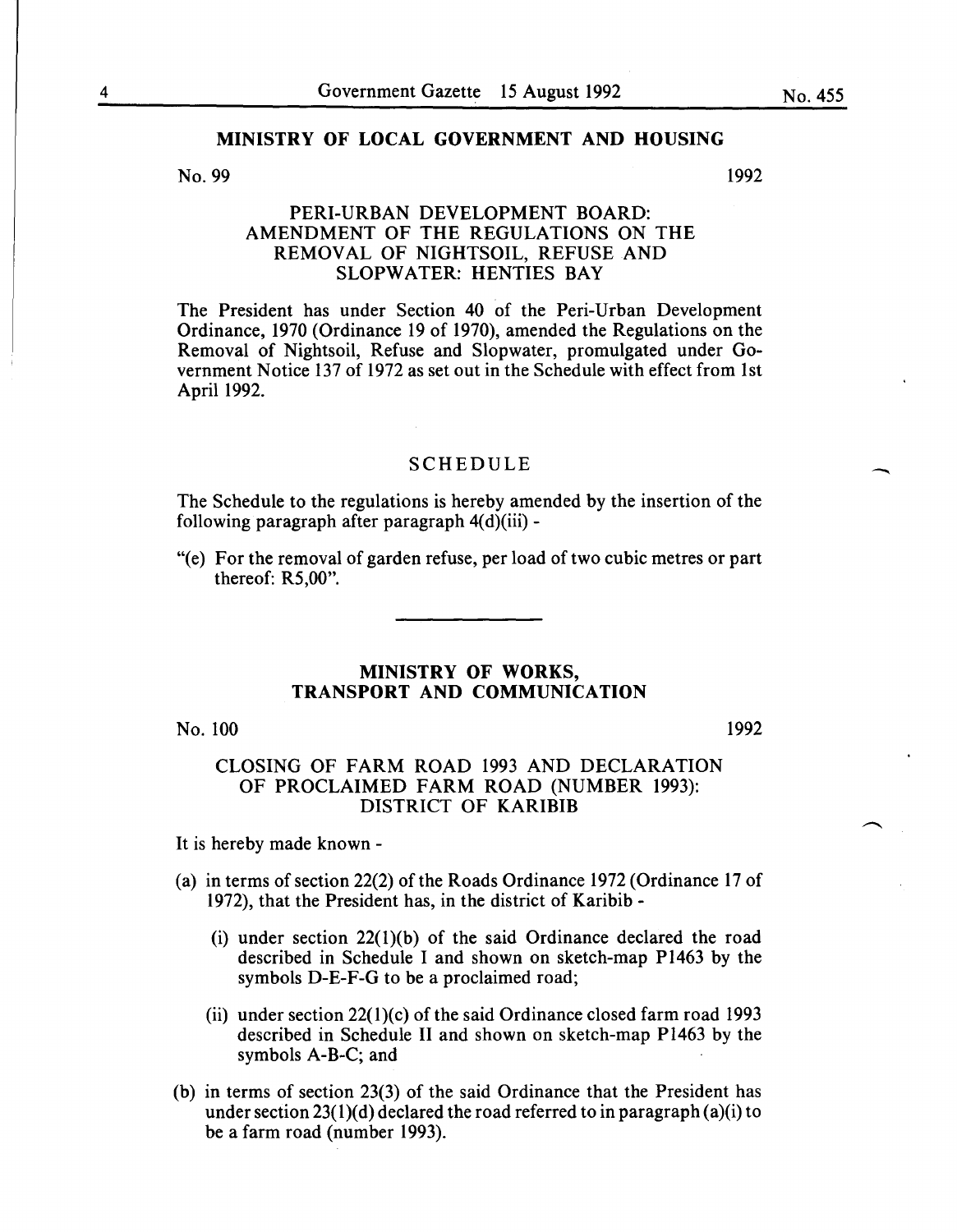. -

The sketch-map shall at all times lie open to inspection at the office of the Permanent Secretary: Works, Transport and Communication, Windhoek, during normal office hours.

#### SCHEDULE I

From a point (D on sketch-map P1463) on Main Road 77 on the farm Goas 79 generally westwards and more and more west-south-westwards across the said farm to a point (E on sketch-map P1463) on the said farm; thence generally westwards across the said farm to a point (F on sketch-map P 1463) on the said farm; thence generally west-south-westwards across the said farm to a point (G on sketch-map P1463) on the common boundary of the said farm and the farm Etusis 75.

## SCHEDULE II

From a point (A on sketch-map P1463) on main road 77 on the farm Goas 79 generally south-westwards and more and more west-south-westwards across the said farm and the farm Gamikaub 79 to a point (Bon sketch-map P1463) on the last-mentioned farm; thence generally west-north-westwards and more and more north-westwards across the last-mentioned farm to a point  $(C \text{ on sketch-map } P1463)$  on the common boundary of the last-mentioned farm and the farm Goas 79.

# MINISTRY OF WORKS, TRANSPORT AND COMMUNICATION

No. 101

1992

## DEVIATION OF A PORTION OF FARM ROAD 3005: DISTRICT OF TSUMEB

In terms of section 22(2) of the Roads Ordinance, 1972 (Ordinance 17 of 1972) it is hereby made known that the President has under section 22(1)(c) of the said Ordinance, in the district of Tsumeb, deviated the portion of district road 3005 described in paragraph (a) of the Schedule and shown on sketch-map P1457 by the symbols G-B-C-D-E, from the route so described and shown, to the route described in paragraph (b) of the Schedule and shown on sketch-map P1457 by the symbols G-F-E.

The said sketch-map shall at all times lie open to inspection at the office of the Permanent Secretary: Works, Transport and Communication, Windhoek, during normal office hours.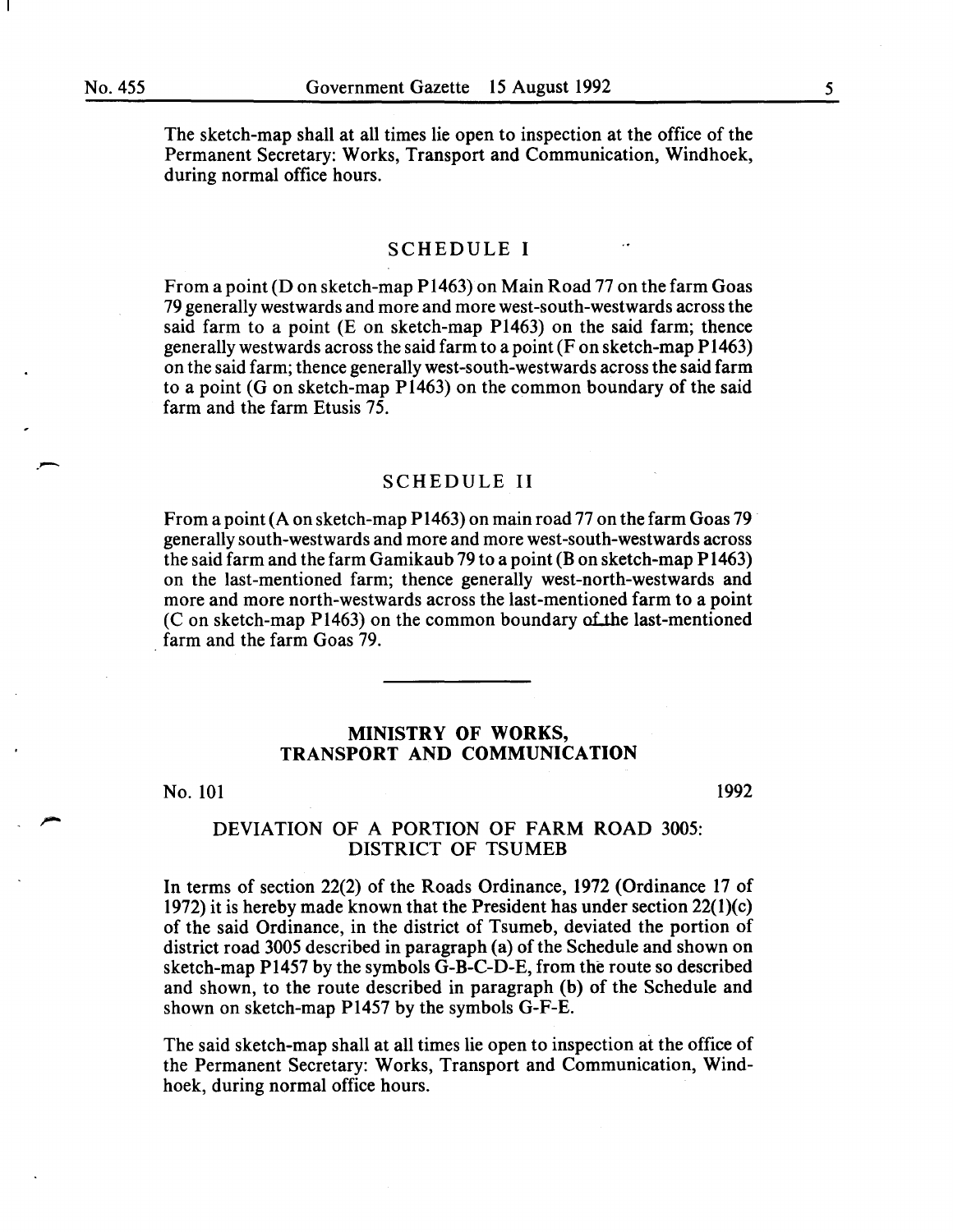#### SCHEDULE

- (a) From a point (G on sketch-map P1457) on the common boundary of farms Portion 3 (Kraalkop) of Elandshoek 771 and Portion 1 of Rooiplaas 772 generally east-north-eastwards across the last-mentioned farm to a point (B on sketch-map  $P1457$ ) on the last-mentioned farm; thence generally northwards and more and more north-north-westwards across the last-mentioned farm and the farm Portion 3 (Kraalkop) of Elandshoek 771 to a point (C on sketch-map P1457) on the lastmentioned farm; thence generally east-north-eastwards across the lastmentioned farm and the farm Portion 1 of Rooiplaas 772 to a point (D on sketch-map P1457) on the last-mentioned farm; thence generally northwards across the last-mentioned farm to a point (E on sketch-map P1457) on the common boundary of the last-mentioned farm and the farm Portion 3 (Kraalkop) of Elandshoek 771.
- (b) From a point (G on sketch-map  $P1457$ ) on the common boundary of the farms Portion 3 (Kraalkop) of Elandshoek 771 and Portion 1 of Rooiplaas 772 generally east-south-eastwards and more and more eastwards across the last-mentioned farm to a point (F on sketch-map P1457) on the last-mentioned farm; thence generally north-eastwards and more and more northwards across the last-mentioned farm to a point (E on sketch-map P1457) on the common boundary of the lastmentioned farm and the farm Portion 3 (Kraalkop) of Elandshoek 771.

#### MINISTRY OF WORKS, TRANSPORT AND COMMUNICATION

No. 102

1992

## CLOSING OF A PORTION OF FARM ROAD 1017: DISTRICT OF MARIENTAL

In terms of section 22(2) of the Roads Ordinance, 1972 (Ordinance 17 of 1972), it is hereby made known that the President has under section 22(l)(c) of the said Ordinance, in the district of Marien tal, closed a portion of farm road 1017 described in the Schedule and shown on sketch-map P1483 by the symbols A-B.

The said sketch-map shall at all times lie open to inspection at the office of the Permanent Secretary: Works, Transport and Communication, Windhoek, during normal office hours.

#### SCHEDULE

From a point (A on sketch-map P1483) on the common boundary of the farms Bethel 457 and Pniel 458 generally east-south-eastwards across the last-mentioned farm to a point (B on sketch-map P1483) on district road 1078 on the last-mentioned farm.

 $\overline{\phantom{a}}$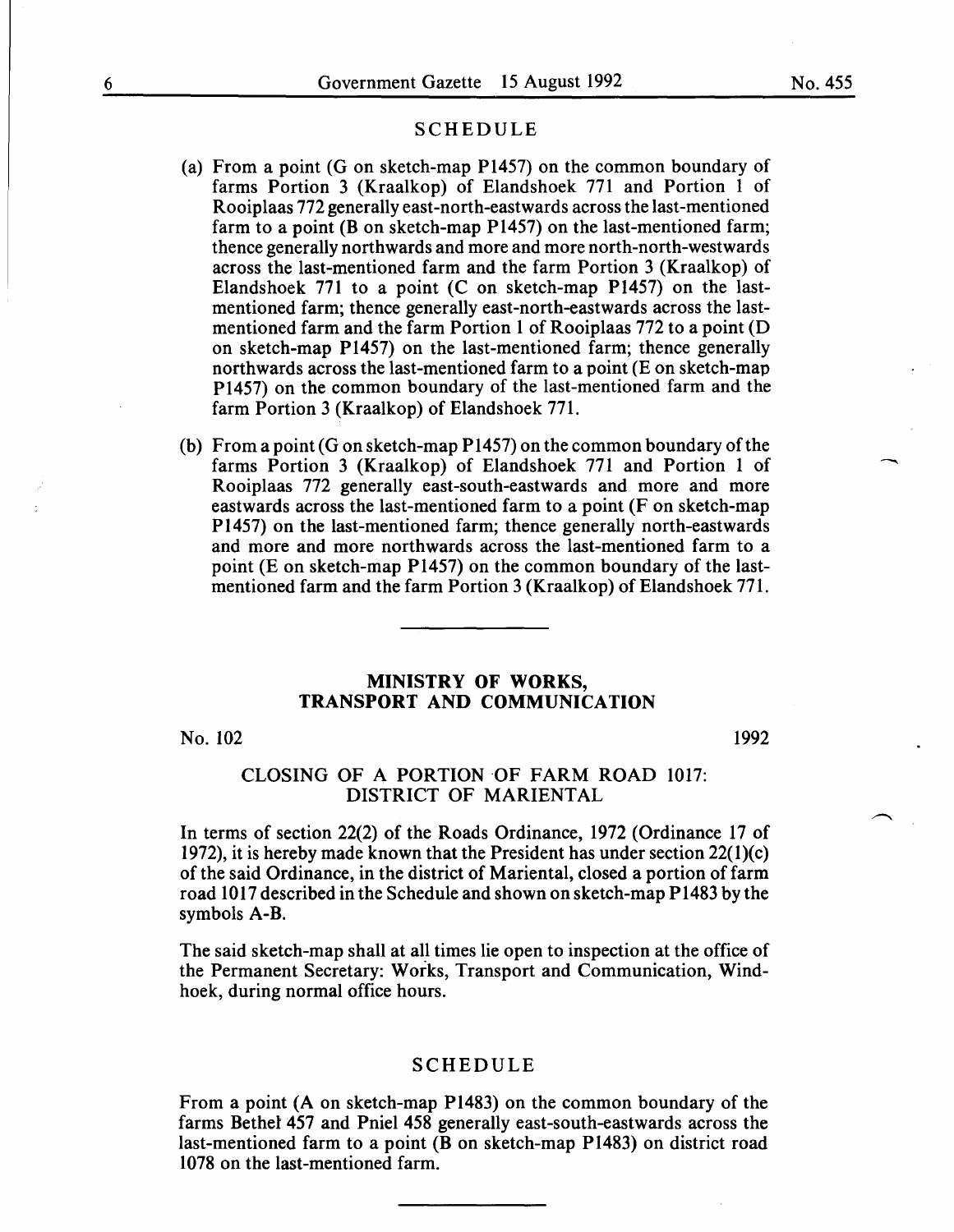-

## MINISTRY OF WILDLIFE, CONSERVATION AND TOURISM

No. 103

1992

# DECLARATION OF AREA AS A PRIVATE GAME PARK

In terms of Section 22(1)(b) of the Nature Conservation Ordinance, 1975 (Ordinance 4 of 1975), it is hereby made known that the President has under Section 22(1)(b) of the said Ordinance declared the farm Okombahe Nord No. 193 extent 7207,9556 hectares situated in the district of Tsumeb as a private game park under the name Okombahe Nord Game Park.

# MINISTRY OF WORKS, TRANSPORT AND COMMUNICATION

No. 104

1992

## APPLICATION THAT A PORTION OF FARM ROAD 1649 BE CLOSED: DISTRICT OF WINDHOEK

In terms of section 16(3) of the Roads Ordinance, 1972 (Ordinance 17 of 1972), it is hereby made known that application has been made to the Chairman of the Roads Board of Windhoek that the portion of farm road 1649 described in the Schedule and shown on sketch-map P1507 by the symbols A-B, be closed.

A copy of this notice and the said sketch-map, being a sketch-map of the area concerned on which the road to which the application refers and other proclaimed, minor and private roads in that area are shown, shall for the full period of thirty days mentioned below, lie open to inspection at the offices of the Permanent Secretary: Works, Transport and Communication, Windhoek, and the Roads Superintendent, Windhoek, during normal office hours.

Every person having any objection to the above-mentioned application is hereby commanded to lodge his or her objection in writing, with the grounds upon which it is based clearly and specifically therein stated, with the Chairman of the Roads Board, Private Bag 12005, Ausspannplatz, within a period of thirty days from the date of publication of this notice.

#### SCHEDULE

From a point (A on sketch-map P1507) on the common boundary of the farms Esperance 178 and Groot Korasieplaats 440 generally north-northeastwards across the last-mentioned farm to a point (B on sketch-map P1507) on the common boundary of the last-mentioned farm and the farm Oehlland 207.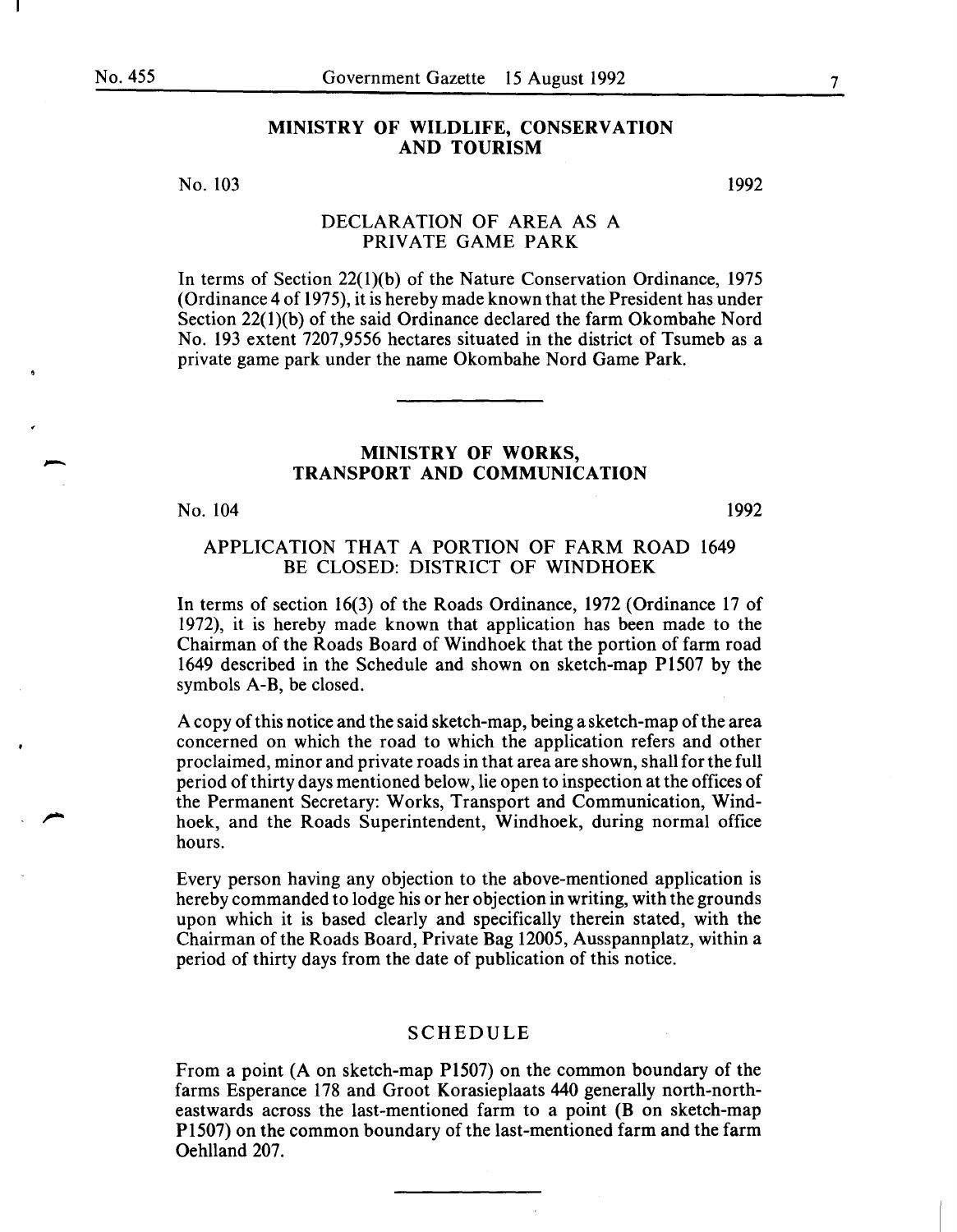# **General Notices**

#### MUNICIPALITY OF KARIBIB

No. 110 1992

# AMENDMENT OF WATER SUPPLY REGULATIONS

The Council of the Municipality of Karibib has under section 242 of the Municipal Ordinance, (Ordinance 13 of 1963), further amended the regulations promulgated under Government Notice 112 of 1929, as amended, as set out in the Schedule.

The said amendment has been approved by the Minister of Local Government and Civic Affairs under section 243 of the said Municipal Ordinance, 1963.

#### SCHEDULE

Schedule B is hereby amended by the substitution -

- (a) by the substitution in paragraph (a) of item 2 for the amounts "R8,40" and "R1,40" of the amounts "R9,30" and "R1,55", respectively; and
- (b) by the substitution in paragraph (b) of item 2 for the amount "R1,40" wherever it occurs, of the amount "R1,55".

#### MUNICIPALITY OF OMARURU

No. 111

1992

# REGISTRATION OF A CERTIFICATE OF ERF NO 153 OMARURU

Application having been made by the Municipality of Omaruru for the issue and registration of a Certificate of Substituted Title in respect of Erf No. 153 (formerly Parzelle 4, Sheet 9) Omaruru, at present registered in the German "Grundbuch" Volume 11, Parzelle 4, Sheet 9, Folio 52 in the name of the Municipality of Omaruru all persons claiming to have any right or title in or over the said land are hereby required to notify me, in writing, of such claim, within three months from the date of publication of this notice.

Should any objection be taken it shall be the duty of the persons objecting in the absence of any agreement between the parties to apply to the High Court of Namibia within a period of one month from the date on which the